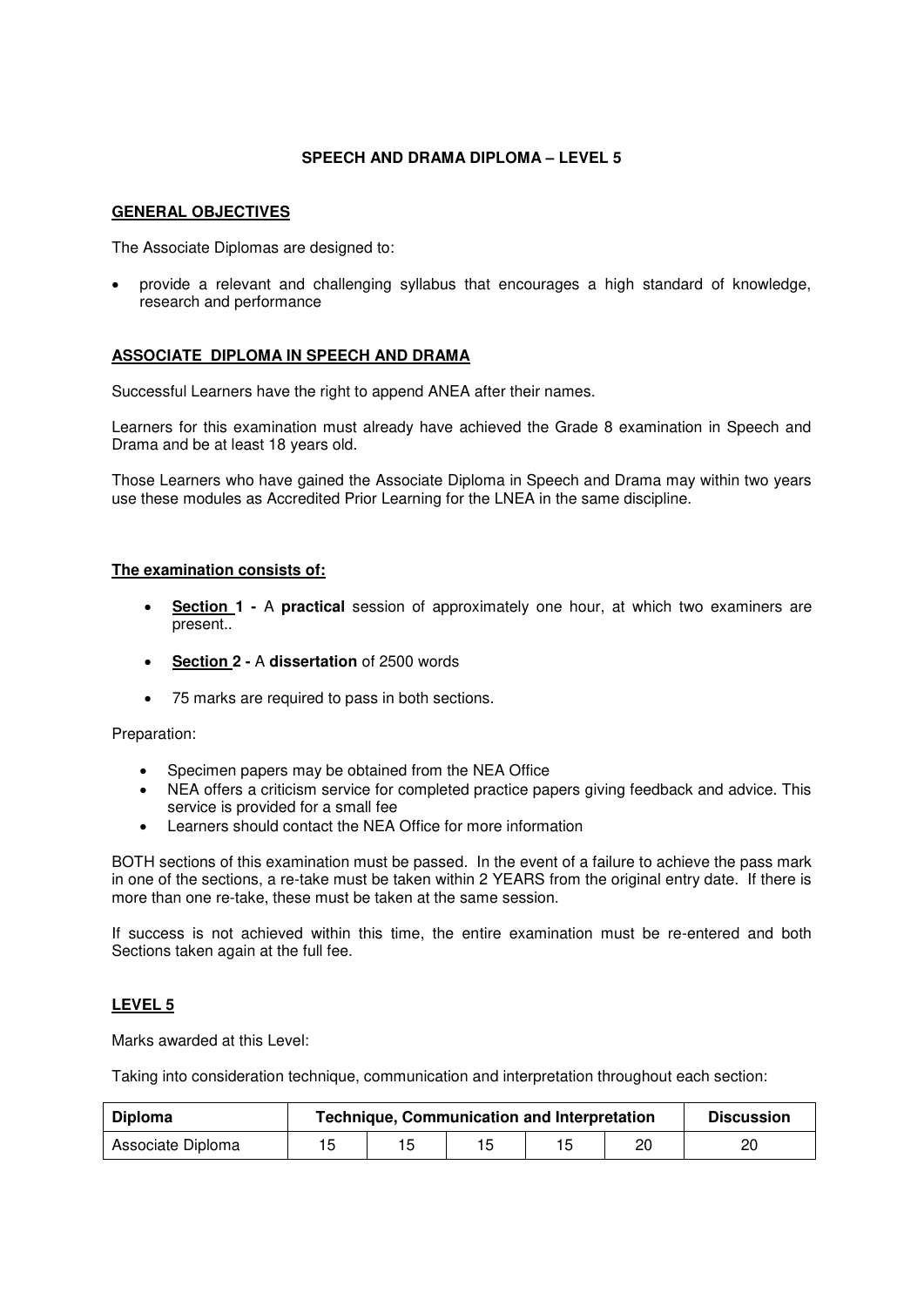## **Section 1 - The Practical**

Learners must submit a clear copy of the 3 selections to be performed to the NEA Office with their Entry. This is to enable the examiners to have copies of the selections prior to the examination.

Learners should:

- 1. Perform from memory a prose selection of their own choice from a major 21<sup>st</sup> Century British<br>Novelist. (Time limit 4 minutes) (Time limit 4 minutes)
- 2. Perform from memory a scene arranged for one character from a play of their own choice. (Time limit 4 minutes)
- 3. Speak from memory a poem (or part of a poem) by John clare or Alfred Lord Tennyson. (Time limit 4 minutes)
- 4. Read at sight passages of prose and poetry.
- 5. Give a talk on any aspect of speech & drama chosen from a list of three subjects given by the examiners 15 minutes before the examination.
- 6. Discuss with the examiners:
	- Social, cultural and historical contexts of the pieces chosen.
	- Physical and vocal preparation for the pieces.

### **Section 2 – The Dissertation**

The Dissertation should be from one of the following:

- 1) Choose a character from a C20th play. With reference to at least three key scenes and specific speeches, discuss how you would prepare the character for performance, both vocally and physically.
- 2) a. Outline the role of the costume **or** set designer in a Production Team.

b. Present your design ideas for a production of any play by Sean O'Casey **or** Arthur Miller **or** Brian Friel. You should provide:

- costume/ set designs for every character / location in the play;
- detailed costume / set design ideas for three characters /locations;

- justification of your design ideas outlining the effect you wish them to have on the audience;

- evaluation of your design in performance.

3) Choose a leading female character from one of Shakespeare's plays. With reference to key scenes and speeches, explain and justify how you would perform or direct that role in order to reveal your interpretation of her character.

4) Live Theatre Portfolio: Three Live Theatre reviews. You must state